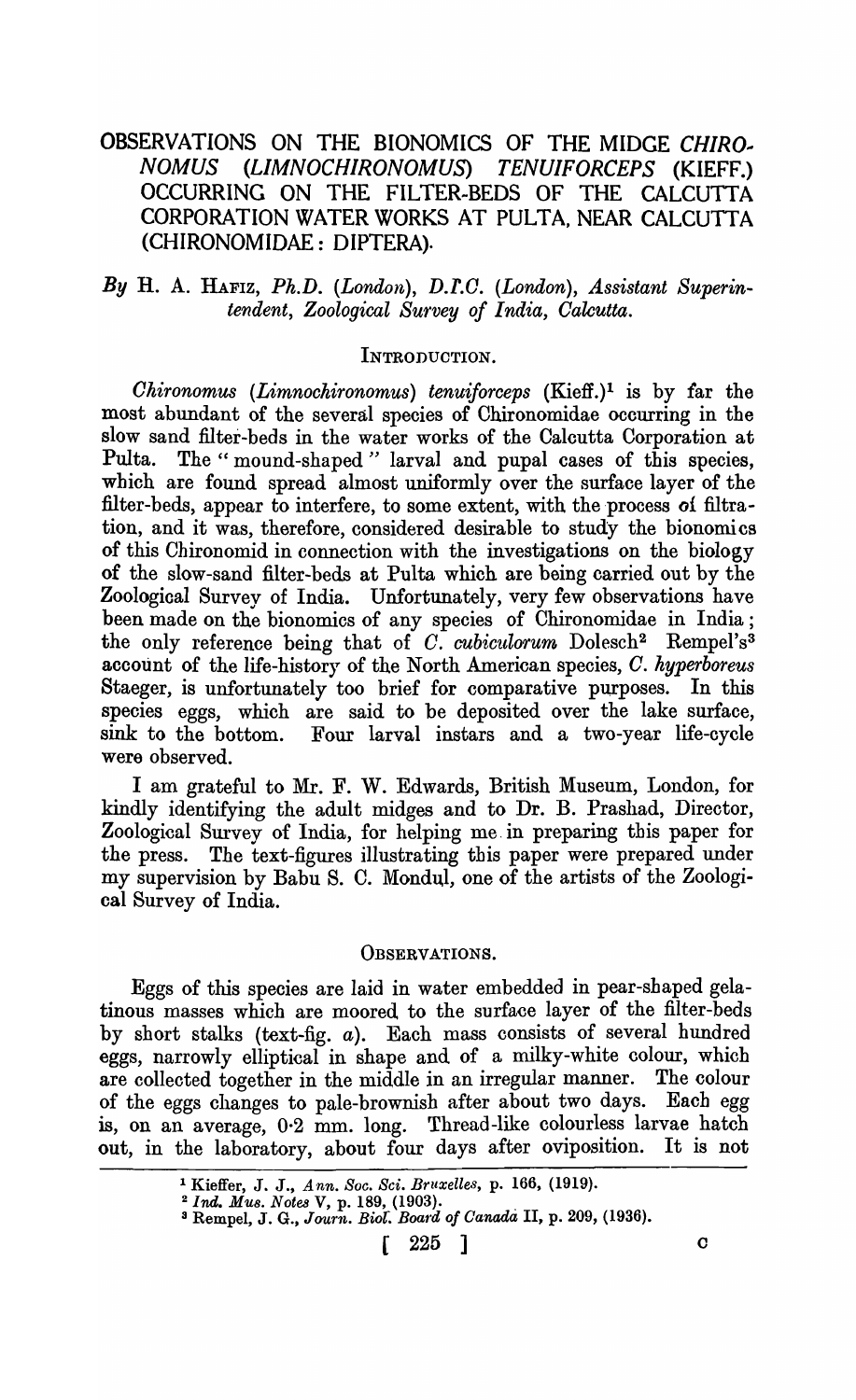possible to make out the segments of the larva at this stage. A twodays old larva is  $0.88$  mm. long (text-fig. b). A figure of a first larval



*Okironomua (Limnockironomua) tenui/orcepa* (Kieff.).

a. Egg-mass, drawn from a photograph,  $\times$  11; b. A two-days old larva, drawn from slide,  $\times 36$ ; c. Cast skin of first instar, drawn from slide,  $\times 36$ ; d. Lateral view of fullgrown larva,  $\times$  14°5; e. Lateral view of pupa,  $\times$  14°5.

cast skin is also given (text-fig. c). After about a week the larvae turn light greenish and later become red (text-fig.  $d$ ); by this time they grow to a length of 8 mm.

So far 'it has not been possible to make a detailed study of the lifehistory of these midges with regard to the number of instars, as it was not found possible to keep very young segregated larvae alive, under laboratory conditions, beyond a few days. From observations made in the field, however, it appears that full grown larvae when ready to pupate are about 8 mm. in length. The period of pupation appears to last for three to four days and the number of days taken for the lifecycle to be completed does not appear to exceed about twenty days.

Soon after hatching out of the eggs, the Chironomid larvae surround themselves with very thin tubes wbich are of the same length as the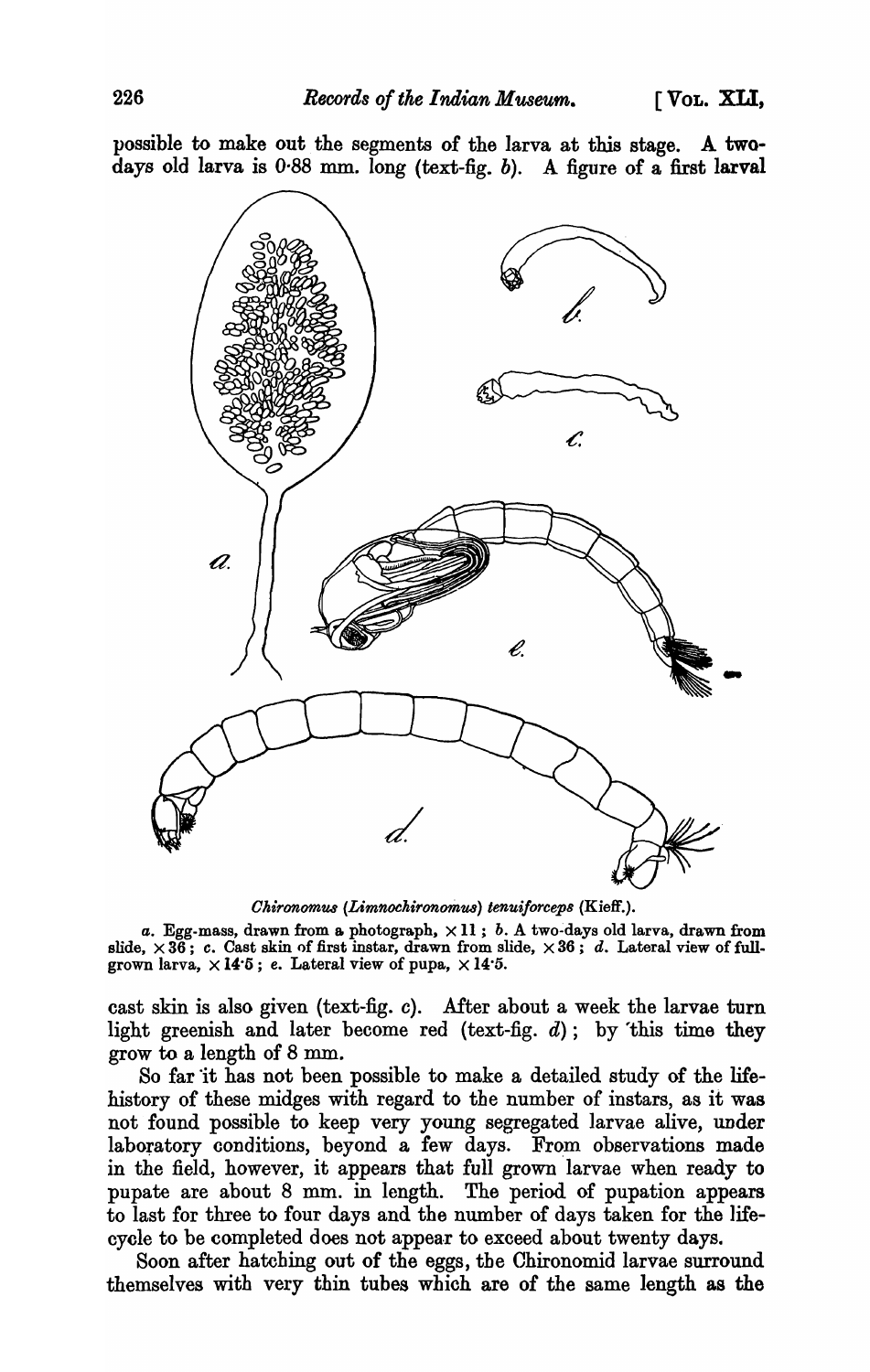larvae. The body of the larvae lies entirely in these tubes but the head is constantly pushed out in search of food and more material for' enlarging the tubes. The tube is formed of minute grains of sand, bits of dead algae, silt, etc., which are cemented together by the silk-like secretion of the salivary glands of the larvae.

With the increase of thickness of the tube, the length of the tube is also increased by the addition of more material to the open end of the tube by the larva. From time to time the larva completely withdraws itself inside the tube, where it sets up characteristic lashing movements of the body. It was also noticed that as the length of the tube increases, the tubes sometimes become rather curved in outline. This condition was observed on several occasions on the surface of an affected filter-bed when the water had been drained off for scraping and cleaning.

It is not unusual for the larva to pierce the roof of its tube at various points to pick up more bits of material for increasing the thickness of the waH of the tube. Sometimes the larva abandons its tube and swims about freely for a while in the water, but before long it builds a fresh tube or enters one abandoned by another larva. Larvae that are accidentally buried in sand to a depth of an inch or more are unable to crawl through to the surface, and ultimately perish.

As the time for pupation approaches, the larva gradually closes the open end of the tube, and lies fully stretched, but the undulating movements of the body, referred to above, are continuously maintained. To all intents and purposes, the tube now beoomes a temporary grave for the pupating larva.

The pupa is usually devoid of all colour in the region immediately behind the thorax, but the anterior and posterior ends still retain the reddish brown colour. The pupa is about 5.6 mm. in length, and has a considerably broader and more rounded head than the larva (textfig. *e).* It is doubled up in the form of a broad U. The body movements are very rapid, the head and the tail ends moving at the same time.

The amount of space needed for the pupa in the original narrow larval tube is possibly attained by stretching the elastic walls of the tube with what appears to be the powerful pounding aotion of the head and the tail ends of the pupa against the wall of the tubes. The pupae are unable to repair any damage or to re-enter the tubes when dislodged or build new pupal tubes. The pupa finally comes out of its tube by making a neat hole by its head near the anterior end of the pupal tube. It then lies on the sand still keeping up its body movement. When it is more or less ready for the emergence of the adult, it comes up to the surface of water and remains there with its head at the surface, and the rest of the body hanging down into the water in almost a straight line. From time to time, however, it dives down into mid-water. When the pupa is finally ready for passing into the adult stage it rises again to the surface of water, remains there for a few seconds with its bent head -end protruding slightly above the surface, and after what appears to be a desperate struggle, the head emerges first and the body later and the adult fly then rests on the thin empty floating pupal skin, till the wings are unfolded and dried when it flies off.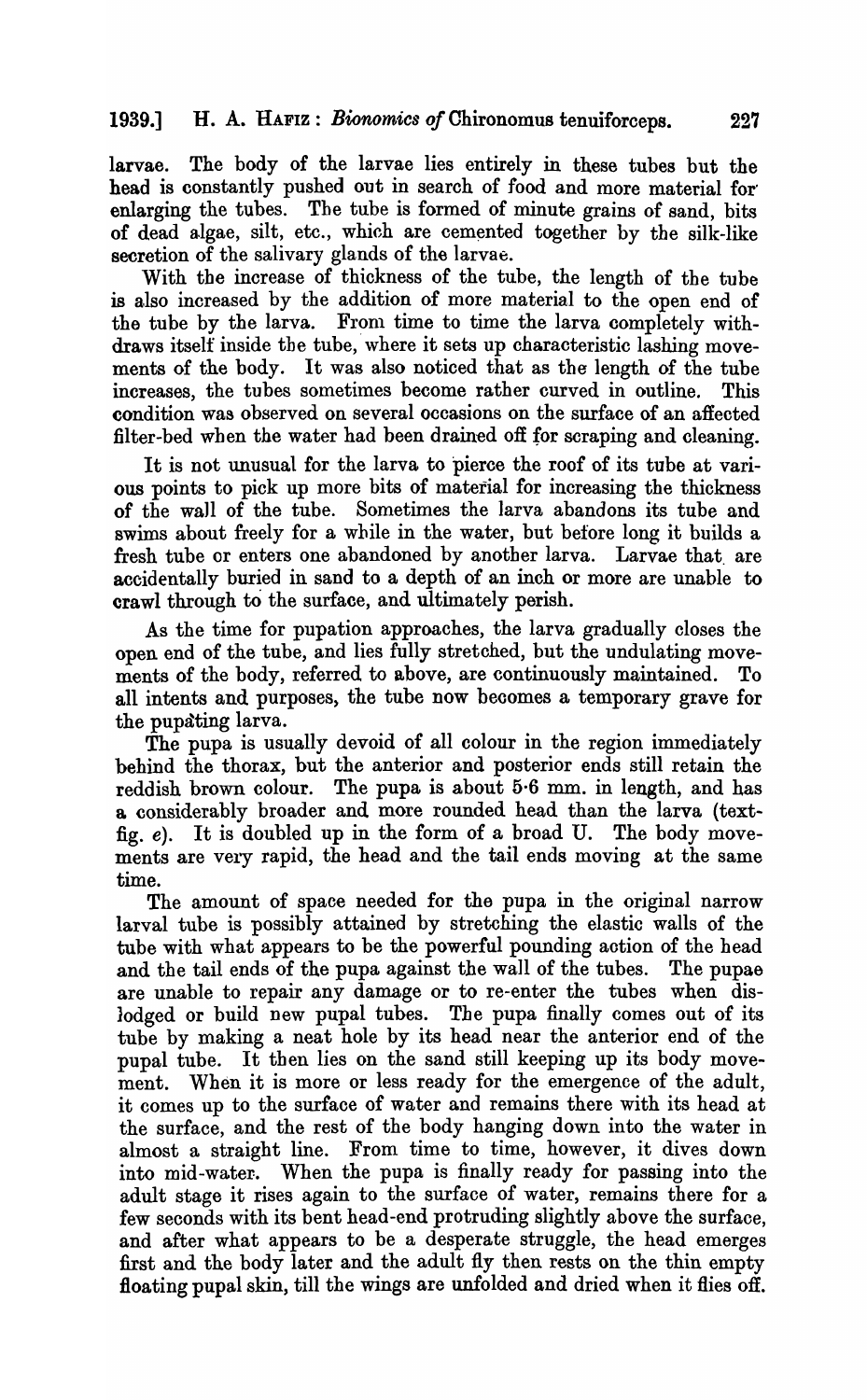Besides the "mound-shaped" type of larval and pupal tubes made by the species of Chironomidae dealt with in this paper, a "cylindrical" type of tubes of the larvae and pupae of *Chironomus (s. str.) barbatitarsis* (Kieff.) and *Chironomus (Cryptochironomus) orissae* (Kieff.)<sup>1</sup> also occurs on the filter-beds. The former type of tubes is, however, the most important in so far as the filter-beds are concerned in that it occurs in enormous numbers uniformly spread over almost the entire surface of the bed; sometimes as many as 800 larvae occur in an area of one square foot. The "cylindrical" tubes on the other hand are less numerous than the "mound-shaped" tubes and they do not completely cover up the surface layer. The majority of these tubes lie loosely on the surface of the filter-beds and are very rarely attached to each other in any numbers. Further, their tubes appear to be rather thinner and probably more porous.

From the following table it will be seen that the Chironomid larvae and pupae which make the "mound-shaped " tubes generally occur during the months of December, January, February and the early part of March. During the remaining months of the year, the "cylindrical" type of larval and pupal tubes occurs in great abundance. Sometimes a few of these also occur along with the "mound-shaped" tubes but, as remarked above, they are never so abundant as the "mound-shaped" tubes.

| Years and months. |                                          | Types of Chironomid larval and pupal tubes.            |
|-------------------|------------------------------------------|--------------------------------------------------------|
| 1937.             |                                          |                                                        |
| January           | $\ddot{\phantom{a}}$<br>. .              | "Mound-shaped" tubes and a few "cylindrical"<br>tubes. |
| February (early)  | $\ddot{\phantom{0}}$                     | "Mound-shaped" tubes and a few "cylindrical"<br>tubes. |
| March (early)     | . .                                      | "Mound-shaped" tubes and a few "cylindrical"<br>tubes. |
| March (late)      | $\bullet$<br>$\ddot{\phantom{0}}$        | "Cylindrical " tubes.                                  |
| April             | $\ddot{\phantom{a}}$<br>$\bullet$        | "Cylindrical " tubes.                                  |
| May               | $\ddot{\bullet}$<br>$\ddot{\phantom{0}}$ | "Cylindrical" tubes (a few).                           |
| June              | $\ddot{\phantom{0}}$<br>. .              | "Cylindrical " tubes.                                  |
| July              | $\ddot{\phantom{0}}$                     | "Cylindrical " tubes.                                  |
| August            | $\bullet$                                | "Cylindrical " tubes (a few).                          |
| September         | $\bullet$                                | "Cylindrical" tubes.                                   |
| October           | $\bullet\bullet$<br>$\bullet$            | "Cylindrical" tubes.                                   |
| November          | $\ddot{\phantom{a}}$<br>$\cdot$ $\cdot$  | "Cylindrical" tubes.                                   |
| December          |                                          | "Mound-shaped" and a few "cylindrical" tubes.          |

<sup>1</sup> Kieffer, J. J., *Rec. Ind. Mus.* IX, p. 131, (1913).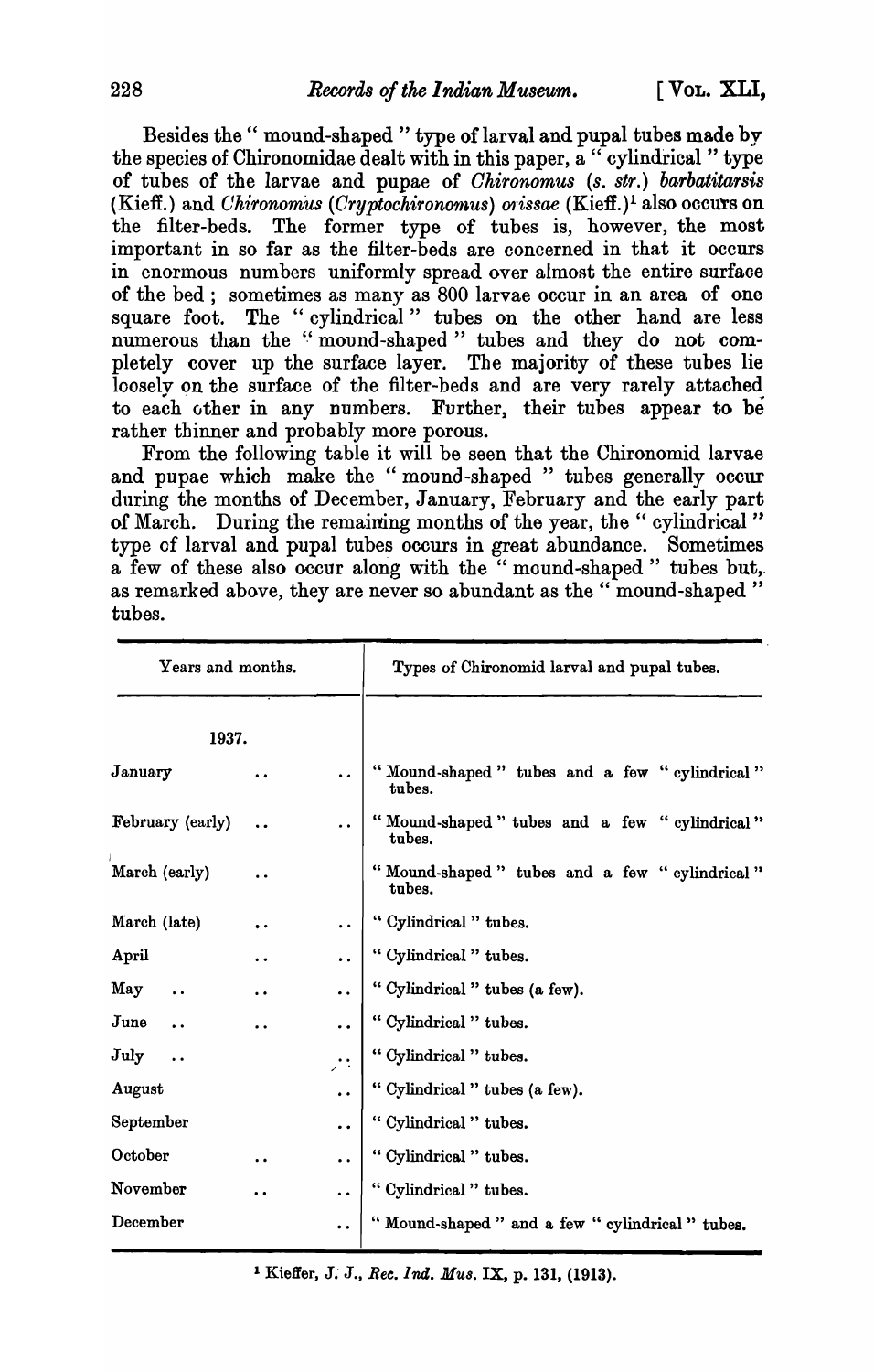| Years and months.             |                      |                         | Types of Chironomid larval and pupal tubes. |
|-------------------------------|----------------------|-------------------------|---------------------------------------------|
| 1938.                         |                      |                         |                                             |
| January                       |                      | $\ddot{\phantom{0}}$    | "Mound-shaped " tubes.                      |
| February                      |                      | $\ddot{\phantom{0}}$    | "Mound-shaped" tubes.                       |
| March<br>$\ddot{\phantom{a}}$ |                      | $\bullet\hspace{0.4mm}$ |                                             |
| April<br>$\ddot{\phantom{a}}$ |                      | $\ddot{\phantom{0}}$    | "Cylindrical " tubes.                       |
| May                           | $\bullet$            | $\ddot{\phantom{0}}$    | "Cylindrical " tubes.                       |
| June                          |                      |                         | " Cylindrical " tubes.                      |
| July                          |                      |                         | "Cylindrical " tubes.                       |
| August                        |                      | $\ddot{\phantom{0}}$    | "Cylindrical " tubes (a few).               |
| September                     |                      | $\ddot{\phantom{0}}$    | "Cylindrical " tubes (a few).               |
| October                       |                      |                         | 宋                                           |
| November                      |                      |                         | " Cylindrical " tubes.                      |
| December                      |                      | $\bullet$               | *                                           |
|                               | 1939.                |                         |                                             |
| January                       | $\ddot{\phantom{0}}$ |                         | "Mound-shaped" tubes.                       |
| February                      | $\bullet\;\bullet$   |                         | "Mound-shaped " tubes.                      |
| March (early)                 |                      | $\bullet\ \bullet$      | "Mound-shaped " tubes.                      |
| March (late)                  |                      | $\bullet$               | "Cylindrical " tubes.                       |
| April                         | $\bullet\; \bullet$  |                         | "Cylindrical" tubes.                        |
| May                           |                      |                         | "Cylindrical" tubes.                        |
| June                          |                      |                         | "Cylindrical" tubes.                        |
| July                          |                      |                         | "Cylindrical" tubes.                        |

\* No observations are available for these months.

I have observed several instances of earwigs preying on female Chironomid flies near the edge of the water, but they do not occur in sufficient numbers to serve as a natural biological check on the latter.

Removal of grass and other weeds in the neighbourhood of the filterbeds among which newly emerged Chironomid flies rest during the hot part of the day before mating and laying eggs, has to a certain extent reduced the number of these flies. De Meillon and Gray<sup>1</sup> in a recent paper have observed that the increase of salinity of water has proved .of value for controlling the number of a South African species of *Okiro*nomus Meig. For obvious reasons, this method cannot be applied in the case of filter-beds which supply water for human consumption.

D

<sup>&</sup>lt;sup>1</sup> De Meillon, B. and Gray, F. C., S. Afr. Med. J. XI, pp. 658-660, (1937).